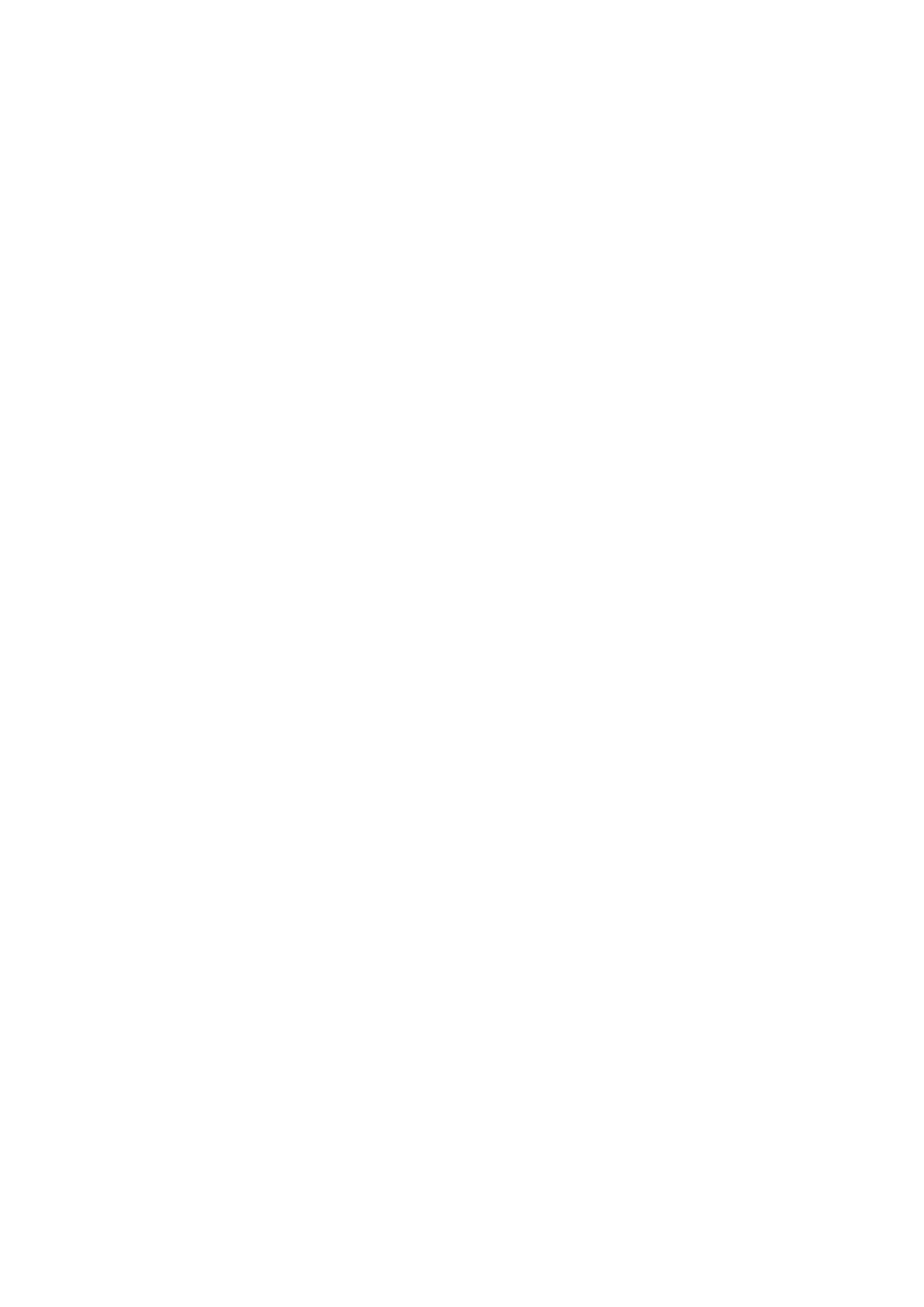# **SUMMARY** AND MAIN CONCLUSIONS

Alessandro Fontana Chief Economist of Confindustria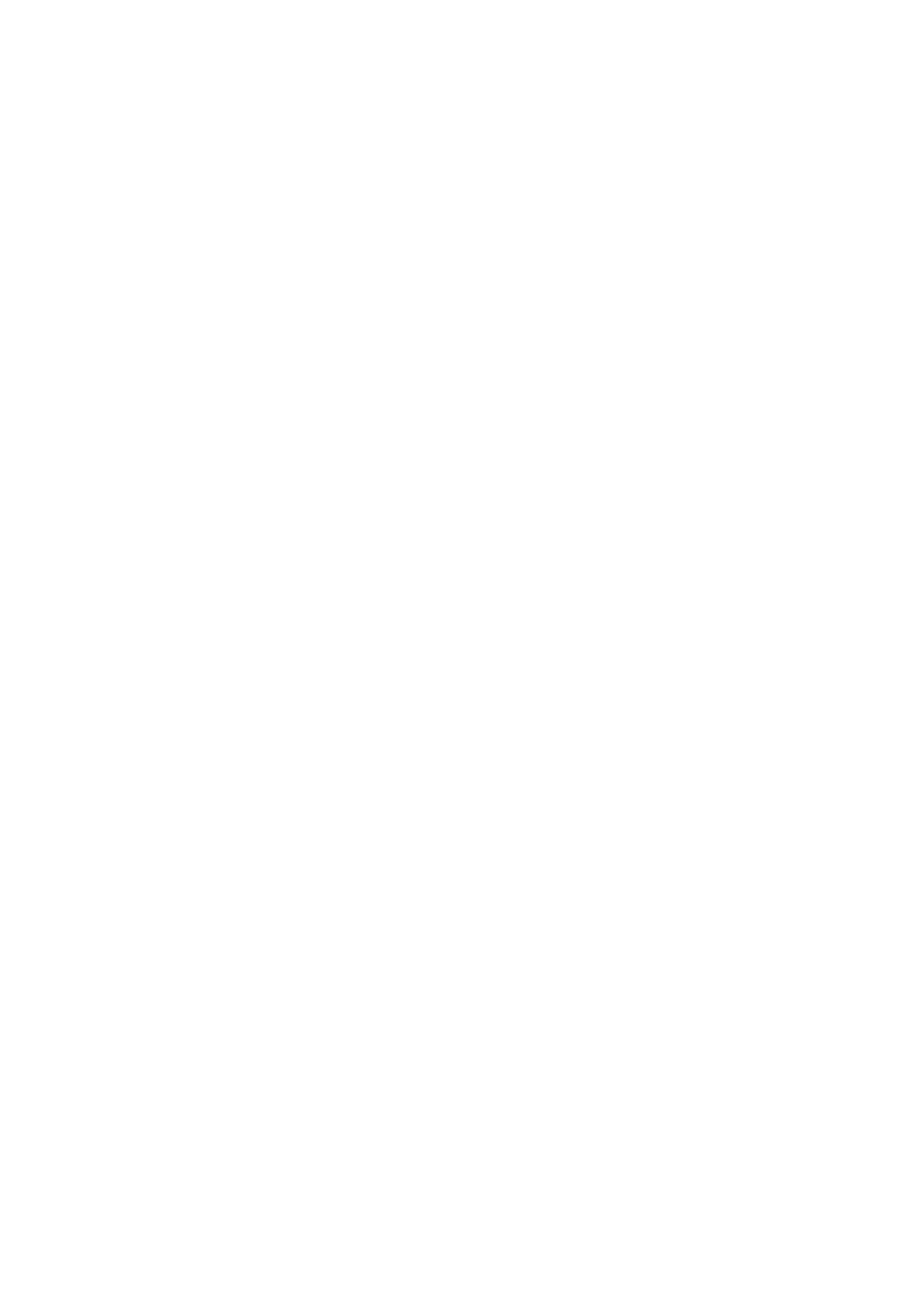**An asymmetric supply shock...** The global scenario is dominated by the extreme tensions and uncertainties generated by the Russian invasion of Ukraine. The impact on economic activity acts as a deep supply shock, which is currently difficult to quantify as the scenario is constantly evolving.

The military crisis, moreover, comes on top of a framework already made difficult by the ongoing pandemic, upward pressures on various commodity prices, and production bottlenecks in some global supply chains.

The effects of the crisis at a global level are strongly heterogeneous across areas and sectors, based on proximity to the conflict, dependence on oil, gas, and other commodities, and, in general, production and financial connections with the countries directly involved in the war (Russia, Ukraine, and Belarus).

Among the main macro-areas, the European Union is the most affected, as shown by the depreciation of the euro and the losses recorded on the main financial markets in the first days of the conflict. Among the most affected sectors, there are energy-intensive sectors, such as metals, chemicals, ceramics, and glass, and other highly internationalised sectors such as transport (motor vehicles, aircraft, boats).

**... which is transmitted through different channels** The impacts of the war shock on productive activity, both direct and indirect, already visible or expected, well identifiable or uncertain in intensity and duration, are multiple (Chart A). In this regard, a quick survey conducted on Confindustria member companies shows relevant first-hand evidence of pervasive effects of the war on the Italian production system. In this regard, a quick survey conducted on around 2.000 companies associated to Confindustria shows first-hand information of already pervasive effects on the Italian production system in the first month since the start of the conflict.



## **Chart A**

**3+2 shocks: in addition to the pre-existing difficulties for the economy, energy price shock and the impact of the conflict have also been added**

*Source:* Centro Studi Confindustria elaborations.

The main consequence is a further increase in energy, agricultural, and metal prices. The tightening of tensions in markets of these commodities was due to the fact that Russia, Ukraine, and Belarus are among the world's main suppliers. Two examples: in 2020-21 Russia exported 38 million tonnes of wheat, accounting for 14.8% of the world total, and was the world's 7th lar-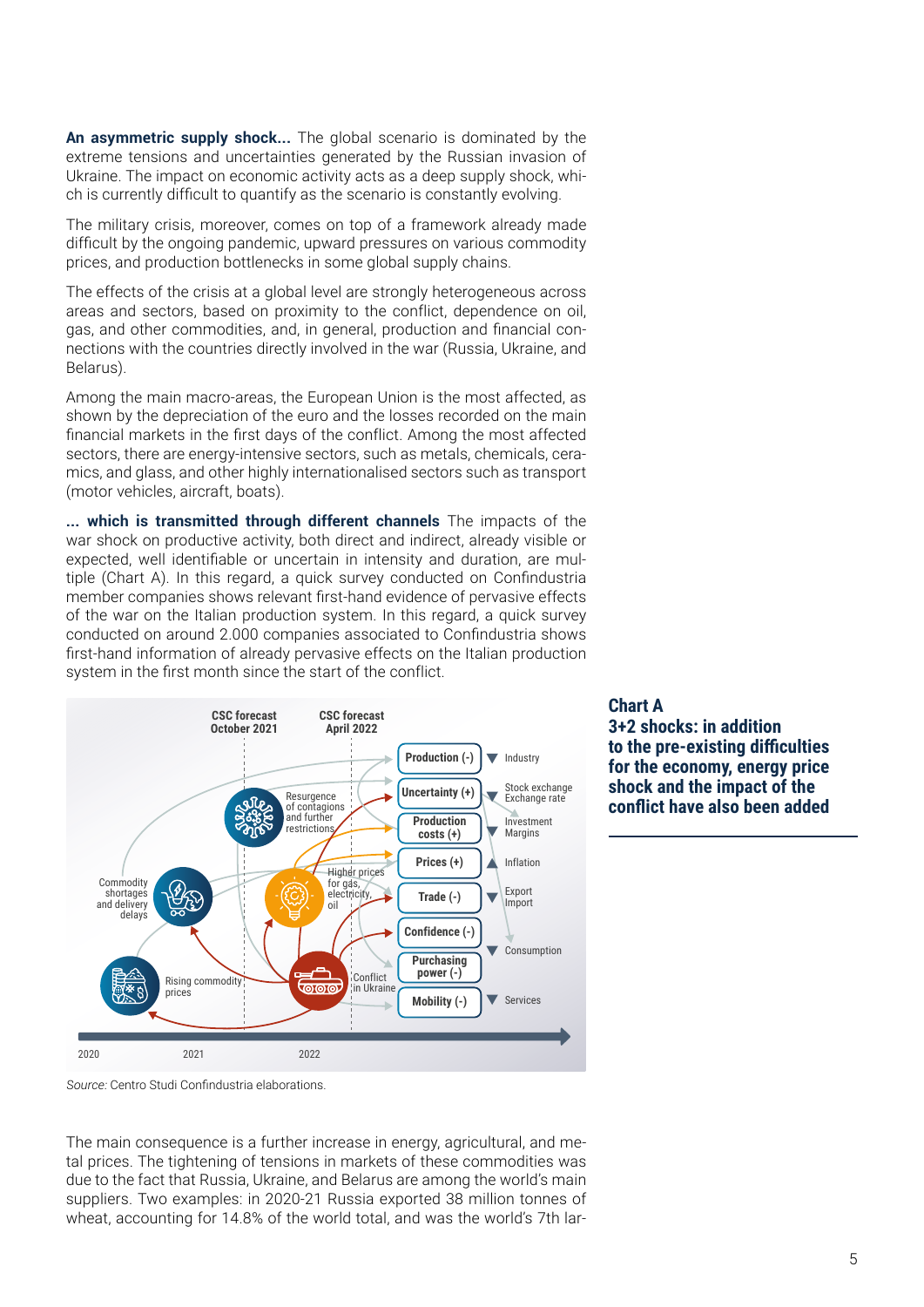#### ITALIAN ENERGY BILL TO RISE BY



**EUR 68 BN total**

**EUR 27 BN for manufacturing**

#### ITALY'S ECONOMIC POLICY UNCERTAINTY INDEX



**+21,1% IN EARLY 2022**

gest producer of copper, accounting for 3.8% of the total. As for gas, markets are pricing in uncertainty over supplies to Europe, given the continent's high dependence on Russian imports of this source. In Italy, Russian gas covers 38% of consumption. At the beginning of March, the price of gas rose to a peak of 227 euros per MWh, compared to 72 euros on the eve of the conflict, 20 euros in January 2021, and 9 euros in February 2020. The price of oil rose to 133 dollars per barrel, from 99 dollars before the conflict and 55 dollars per barrel in February 2020, and there has been a very partial recovery since then. A similar dynamic affected many other commodities: the price of wheat rose by more than 34% in two weeks and then fell but without returning to pre-war levels, while the price of maize rose by 10%. The prices of metals, such as copper, aluminium, and nickel, also rose further in March.

In Italy, increases in oil, gas, and coal prices are driving up the costs of businesses. According to an analysis carried out using input-output tables, the incidence of energy costs on total production costs (assuming constant non-energy costs) would increase by 77% for the total Italian economy, from 4.6% in the pre-pandemic period (average 2018-19) to 8.2% in 2022. In euros, this impact would translate into an increase in Italy's energy bill of 5.7 billion on a monthly basis, i.e. an additional burden of 68 billion on an annual basis. By far the most affected sector is metallurgy, where the incidence could reach 23% by the end of 2022, followed by non-metallic mineral production (refractory products, cement, concrete, plaster, glass, ceramics), where the incidence of energy costs could reach 16%, wood processing (10%), rubber-plastics (9%) and paper production (8%).

Companies have largely absorbed these cost increases into their margins, even cancelling them out in some cases, instead of passing them on to the next stages of production. The eroded margins explain why core inflation in Italy is low, much more than elsewhere. The only positive aspect is that this trend in prices and margins has safeguarded the competitiveness of Italian companies compared to those in other countries, but it is not sustainable. This is why several companies are stopping production or plan to do so in the coming months.

On the other hand, rising energy prices (+52.9% p.a. in February) are reducing households' purchasing power and will affect the extent and pace of consumption growth, whose recovery has been hampered first by the increase in contagions and now also by the greater uncertainty affecting confidence, which plummeted in March. The normalisation of households' propensity to save, which is still high in 2021 (13.5% on average until the third quarter), therefore appears to be postponed. Families and companies will have to cautiously review their consumption and investment decisions. The economic policy uncertainty index for Italy rose by 21.1% on average in the first two months of 2022 compared to the fourth quarter of 2021 and is set to increase further from March. After the bankruptcy of Lehman Brothers it had risen by 30.7%; after the attack on the Twin Towers by 85.0%.

The war is amplifying the difficulties in obtaining raw materials and other commodities, particularly for those coming from the three countries involved. These countries have a high global share of many commodities: coal and other minerals (clay, used in ceramics), metals such as nickel, platinum, palladium, and other semi-finished iron and steel products, which are necessary inputs for the electronics and automotive industries, as well as wheat, maize, and seed oil, used in the food industry (Chart B). This firstly implies a shock concentrated in specific productions. Secondly, since these are upstream inputs in global value chains that are used in numerous downstream productions, the effects of deceleration of the production rhythms will amplify along supply chains, all the way to consumer and investment goods.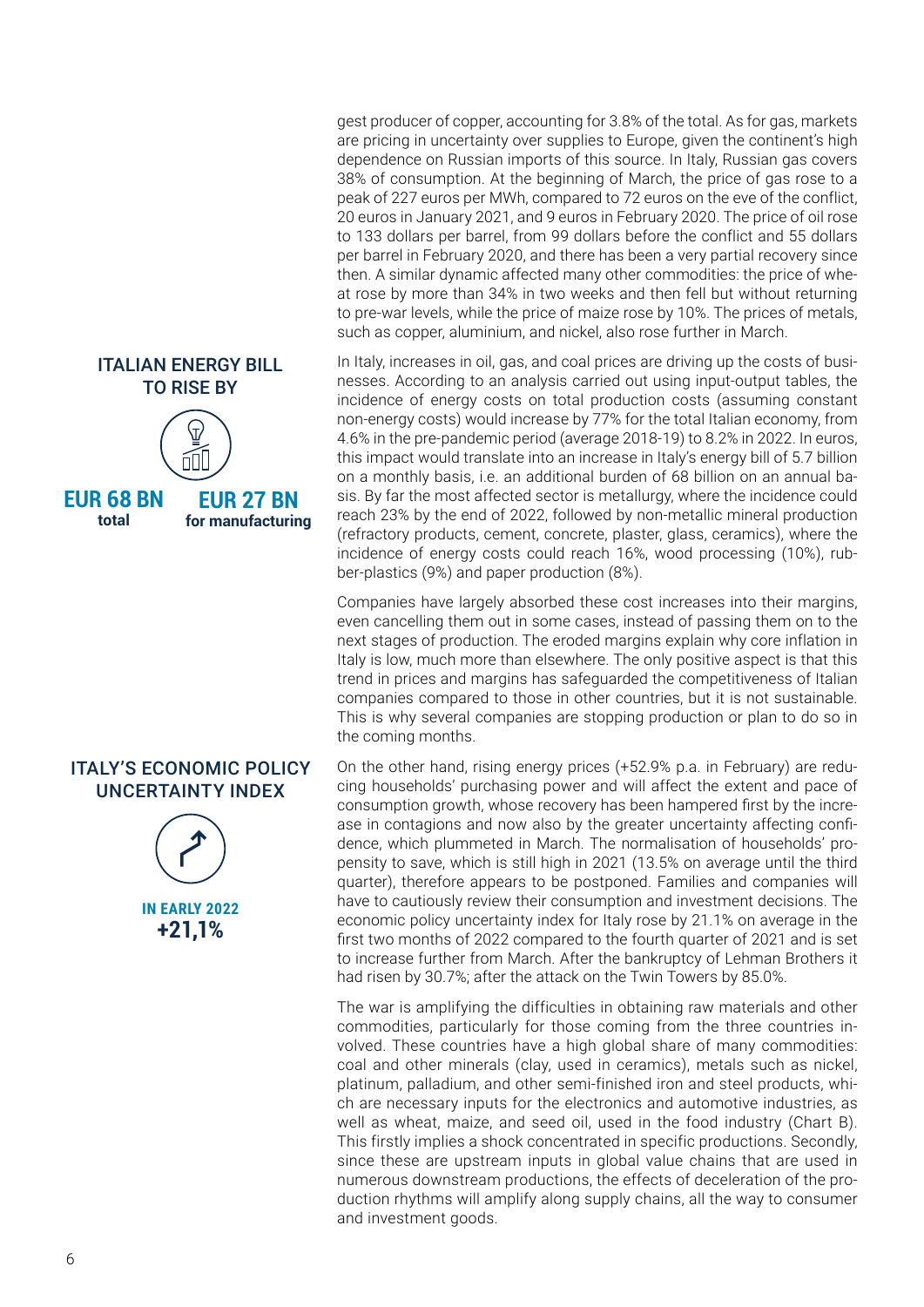

*Source:* Centro Studi Confindustria elaborations on UN-Comtrade data.

Another impact of the war is caused by sanctions and counter-sanctions. The direct impact of sanctions on Russia, on Italian exports, is overall modest. The export blockade affects 686 million euros of sales in Russia, equal to 8.9% of Italian exports to the country, which in turn are equal to 1.5% of total Italian exports. What is worrying is that there are some specific Italian products (e.g. some machinery) for which the weight of the Russian market exceeds 10%.

But exports of goods are also penalised by the conflict because it will tend to reinforce the production bottlenecks in the global supply network that already appeared in 2021. The geographical specialisation of Italian exports, which are more focused on EU countries, will not help. The same goes for the commodities specialisation of Italian exports, in which, for example, the metal products sector is very important.

In this context, the positive effects of the implementation of the National Recovery and Resilience Plan (NRRP) are also at risk because some of the planned investments may be difficult to realise at current prices. In addition, the scarcity of various materials may make it difficult to realise some of the investments on schedule. It is therefore likely that some projects will have to be revised in the light of the current context in order for the Plan to be effectively implemented.

**Basic assumptions and CSC forecast** With respect to the framework outlined above, it is difficult to predict the dynamics of the Italian economy since the various key variables are constantly evolving. The duration of the war is a crucial variable, but even an early resolution of the conflict would have the effect of mitigating the impacts, but not zeroing them out.

The forecast scenario, much more than on other occasions, is therefore anchored to a series of assumptions: it has been assumed that from next July the war will end or at least uncertainty and tensions will start to reduce, in particular on gas and oil prices, which will fall, although remaining above the levels of the beginning of 2021; any hypothesis of energy rationing for the production sector is excluded, obviously it would have very negative impacts; lastly, it would assumed that the spread of Covid would remain effectively contained and have gradually decreasing impacts, and that, despite the worsening situation, Italy would be able to meet its NRRP targets on schedule, possibly revising some projects that might no longer be feasible.

In this deteriorated scenario, Italy's GDP performance in 2022 is much less favourable (Table A): GDP would increase by +1.9% this year, with a large downward revision (-2.2 points) compared to the scenario outlined in October, before the new shocks, when all forecasters agreed on +4.0%.

#### **Chart B Exports from Russia and Ukraine**

*(2020, % of world exports)*

#### DOWNWARD REVISION OF GDP GROWTH IN 2022

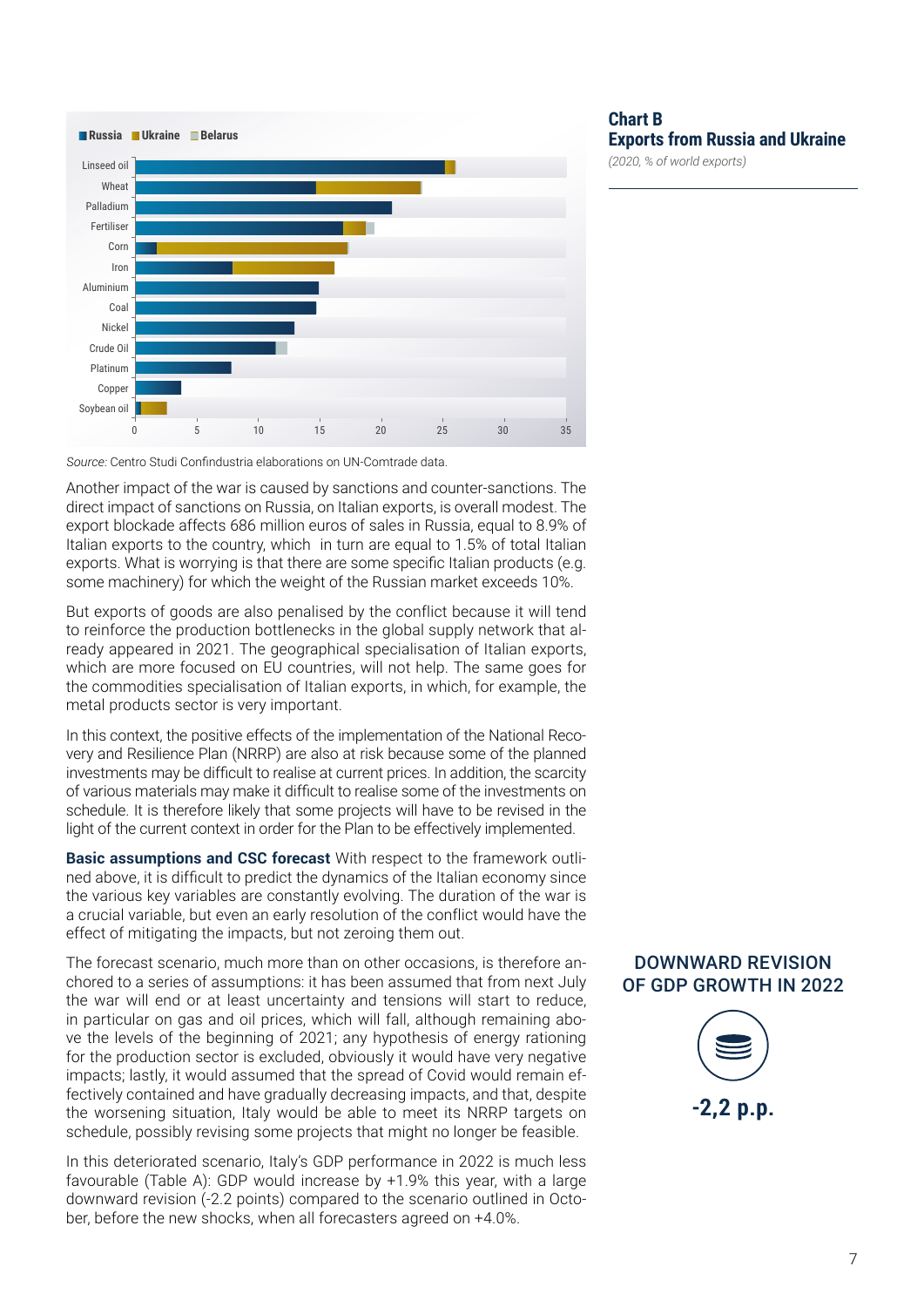#### **Table A Forecasts for Italy**

*(% changes)*

**Chart C**

**Energy prices, peak in 2022,** 

**still very high in 2023**  *(Dollars per barrel, euros per MWh)*

|                                                | 2021 | 2022 | 2023 |
|------------------------------------------------|------|------|------|
| €<br>Gross domestic product                    | 6.6  | 1.9  | 1.6  |
| 鮄<br>Consumption of resident households        | 5.2  | 1.7  | 2.1  |
| Gross fixed capital formation<br>້€1           | 17.0 | 4.5  | 3.2  |
| $\mathcal{S}$<br>Exports of goods and services | 13.3 | 2.8  | 4.2  |
| <b>ATTE</b><br>Total employment FTEs           | 7.6  | 1.5  | 17   |
| 触<br>Consumer prices                           | 19   | 6.1  | 2.0  |
| 잎<br>Government net borrowing <sup>1</sup>     | 72   | 49   | 3.1  |

1 Values in % of GDP.

FTEs = full-time equivalent work units.

*Source:* Centro Studi Confindustria elaborations and estimates on ISTAT data.

The reduced positive variation in 2022, moreover, is entirely due to that already "acquired" thanks to last year's excellent rebound (+2.3%): in the first two quarters, indeed, the Italian economy would enter a "technical recession", albeit of limited size. This would not be fully offset by the recovery expected in the second half of the year.

This would be followed by growth of +1.6% in 2023, thanks to a fully increasing GDP profile over the year. In this worsened scenario, Italy's return to pre-pandemic levels slips from the second quarter of this year to the first quarter of next year.

**Heavy commodity price shock** As mentioned, the forecast scenario, based on future prices, assumes that oil prices will remain at their post-invasion highs (114 dollars on average since 24 February) until June 2022. This would be followed by a very partial decline, continuing in 2023 and reaching 85 dollars by the end of the year, a rather high value compared to the "equilibrium" value (60-70 dollars). In this scenario, Brent would average 106 dollars in 2022 (up from 71 dollars in 2021) and 90 dollars in 2023 (down 15%). A similar profile is assumed for gas prices: at their current high level (136 euros per MWh) until mid-2022; then a slow, partial decline to still very high levels by the end of 2023 (75 euros). Under these assumptions, European gas would stand at 122 euros in 2022 (up from 47 euros) and 81 euros in 2023 (down 33%; Chart C).



*Source:* Centro Studi Confindustria elaborations on Thomson Reuters data.

#### ITALIAN GDP RETURNS TO PRE-PANDEMIC LEVELS IN

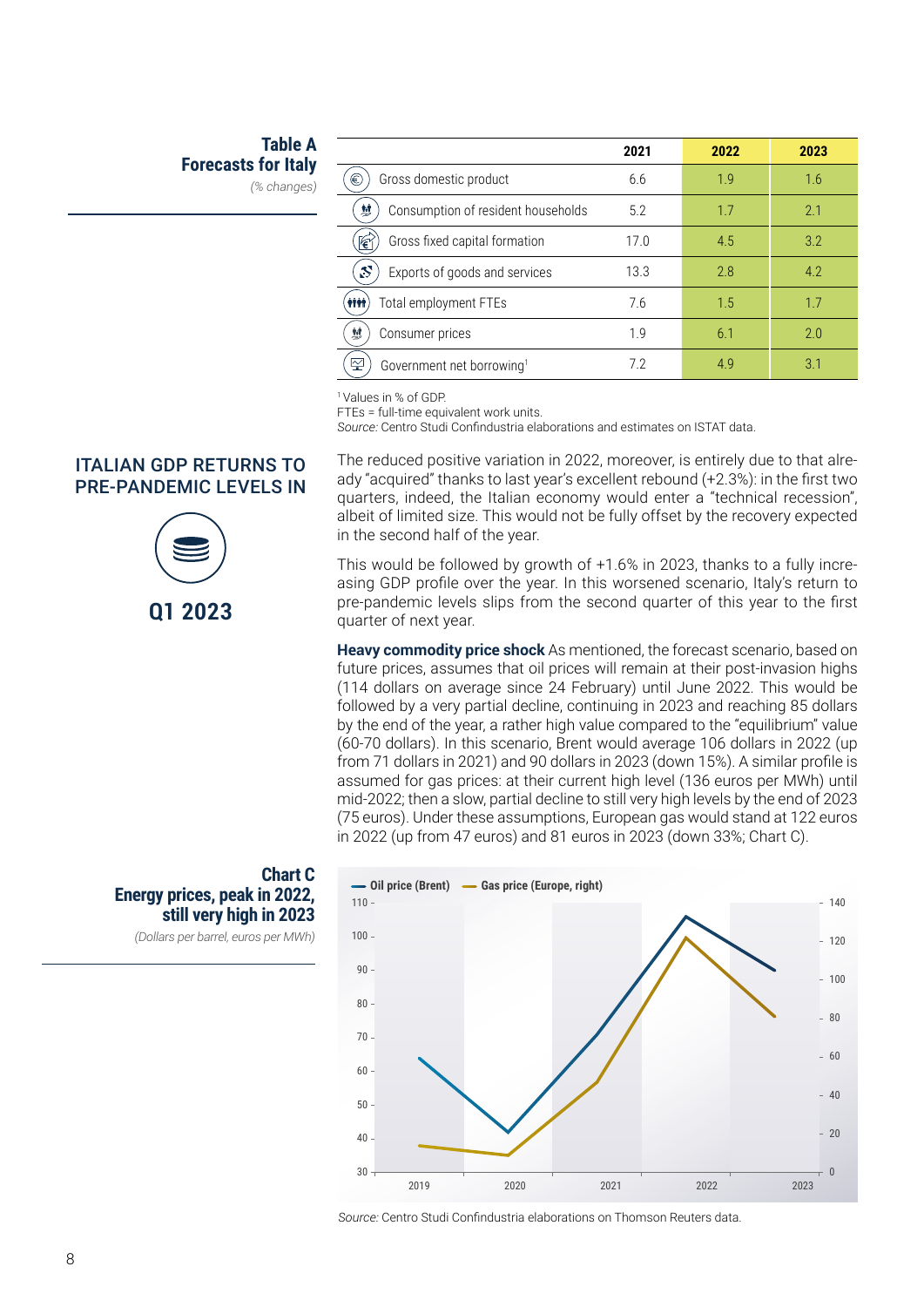Inflation in Italy will remain around its current high level for most of 2022 and will average +6.1%, an upward revision of +4.7 points from the October scenario. In 2023, on the other hand, total inflation is expected to fall, to +2.0%, due to the reversal of the two trajectories currently in place: a significant increase in core inflation is expected in Italy as well, with a large lag, thanks to the recovery of GDP; and the gradual exhaustion of the impact of higher oil and gas prices on the change in energy consumer prices calculated over 12 months, even though price levels fall slightly and remain very high as assumed. Wage dynamics, while rising, are not expected to exert excessive inflationary pressures.

**Foreign trade hampered, but not blocked** Italian exports will slow down significantly in 2022 (+2.8%), after a very good 2021. For this year, the growth of both exports and imports is revised down by about 5 points compared to the October CSC scenario (Chart D).





*Sources:* Centro Studi Confindustria elaborations and estimates on ISTAT and CPB data.

Italian exports of goods, expected to accelerate in 2023, will nevertheless manage to stay in line with world trade in the two-year period. World trade is expected to grow by just 2.0% in 2022, revised down by 2.5 points compared to the autumn CSC report, before strengthening in 2023.

In addition, exports of services remain weak, due to losses in the travel and transport sectors. The outlook has become more uncertain, due to the continuing pandemic and also the possible negative effects of the conflict in Ukraine on long-haul international tourism.

**All GDP components slow down** Italian household consumption is expected to grow by just +1.7% in 2022 and +2.1% in 2023, continuing at a more moderate pace on the path of partial recovery, still below pre-Covid values. Italian household consumption will be driven by increased spending on durable goods. The upturn is being held back by the many critical issues that emerged in late 2021 and early 2022. The partial resurgence of infections led to a new halt in consumption in Q4 2021, weighing particularly on spending on services. A waning climate of confidence, rising inflation, in particular higher energy bills, and reduced real purchasing power of households, all work against a recovery in consumption in 2022. However, the savings accumulated over the last two years will play an important role in sustaining expenditure.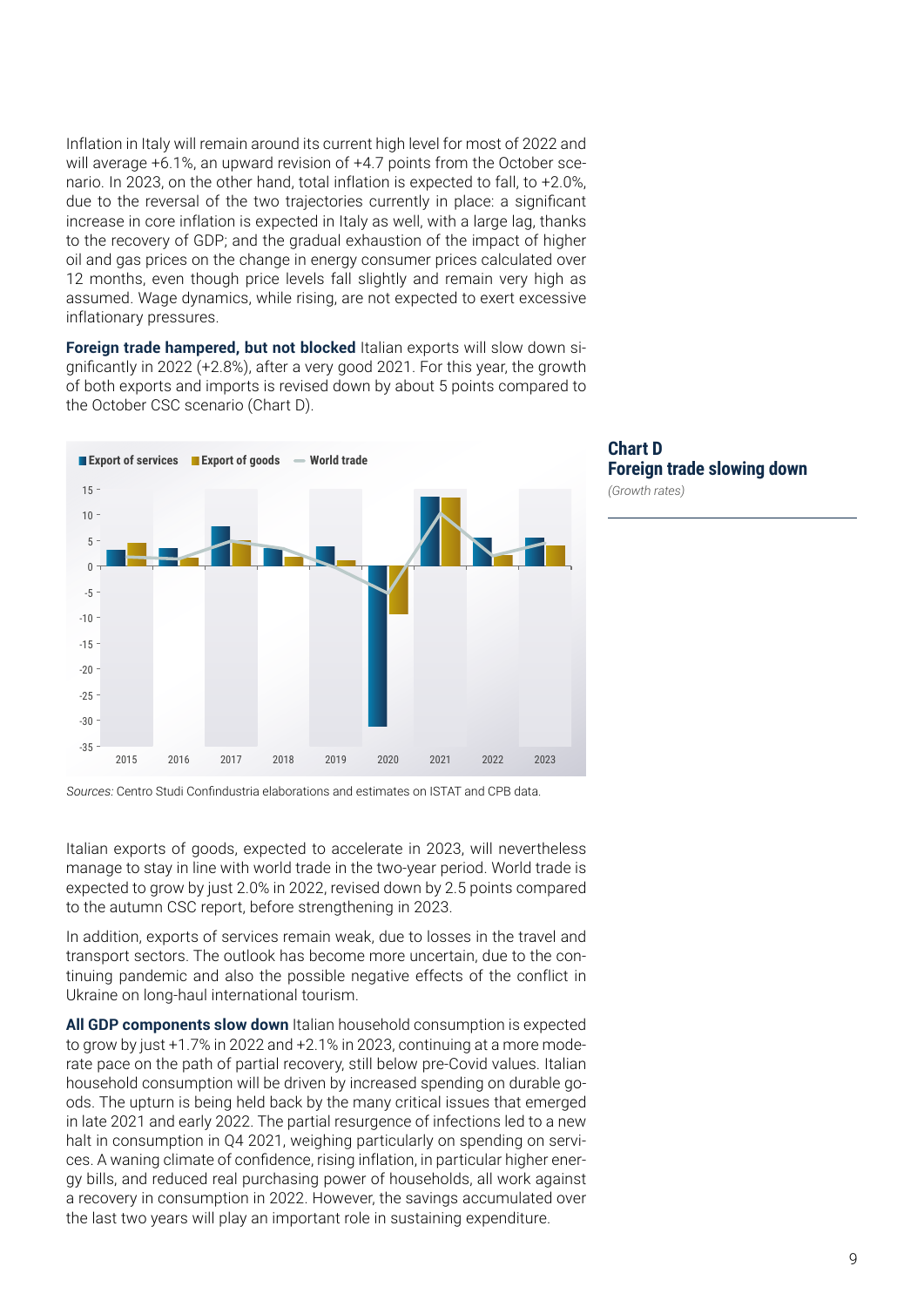Investment is also expected to slow this year, after booming in 2021. It has been the driving force behind the Italian recovery, far exceeding the pre-Covid level. The most significant contribution in 2022 will continue to come from construction, thanks to tax incentives. Business investment in plants and machinery, which has also fully recovered after the pandemic, will instead be held back by various factors: declining confidence, rising commodity prices, prolonged uncertainty. NRRP resources will continue to support them.

The industry is heavily affected by high energy prices and other factors. The CSC forecasts modest growth in production activity in 2022, with a very difficult first half and a rebound in the second half. And then a more sustained pace in 2023. The trend in production has been characterised by decreasing growth rates already during 2021. Between the end of last year and the beginning of 2022, indicators pointed to a deterioration in industrial activity, driven by difficulties in the supply of raw materials and labour and then by rising energy prices. This was reflected in the fall in industrial activity in December and even more so in January. Problems with cost pressures and input supply delays, exacerbated by the conflict, will continue to hamper production, especially in the first half of 2022.

The collapse in services due to the pandemic has been only partially recovered in 2021. One of the main factors contributing to the impact on the services sector is the reduced mobility of people (as well as goods). Reduced mobility affects spending on various types of services, leading to consumption that is 'lost' (e.g. dinner at a restaurant) and not 'deferred' as in the case of goods (e.g. purchase of household appliances). In 2021, mobility had returned to around pre-Covid levels, but with significant heterogeneity: mobility to recreational places (bars, restaurants, museums) remained low. The first half of 2022 could see a new slowdown: despite fewer anti-Covid restrictions, which favour the recovery of consumption in services related to leisure, catering, travel, some changes in habits have occurred, probably structural (e.g. more smart working) that penalise spending outside home. There are also new fears that have emerged with the conflict in Ukraine and also the higher cost of transport due to high energy prices.

During the Covid crisis labor input has moved almost simultaneously with economic activity, and nearly one-to-one in terms of magnitude, both in the downturn and in the recovery. The CSC scenario assumes that this will also happen over the forecast horizon: thus, employment (in terms of FTE's) will contract in the first half of 2022, during the brief technical recession, but it will start to grow again from the summer and throughout 2023. In 2022, the number of persons employed is expected to grow, while hours worked per capita would not on average for the year, as a result of a decline at the beginning and a recovery afterwards. In 2023, however, there will also be a lengthening of hours worked, together with a further increase in employment. In this scenario, 2023 will close with 190,000 more employed people than at the end of 2019, i.e. a full recovery after the deep crisis caused by the pandemic.

**The contribution of policies** Since even the conclusion of the war will not lead to a substantial reversal of the current trends, the policies that will be adopted will be crucial. In particular, the ability of the Italian Government and the European institutions to intervene to reduce the impact of the war on businesses and families will be decisive. The less effective and less timely the measures adopted, the worse the consequences for the economy will be.

These interventions include choices to diversify energy imports and change the energy mix. The conflict finds Italy in a situation where the mix of available energy sources makes it more vulnerable to extreme supply cuts or shortages, which are excluded in the CSC scenario. Italy uses much more natural gas than other sources, compared to other European economies (Table B): the problem is that most of this gas is imported, significantly from

#### EMPLOYMENT IN 2023 WILL BE



**+190 thousand workers COMPARED TO THE END OF 2019**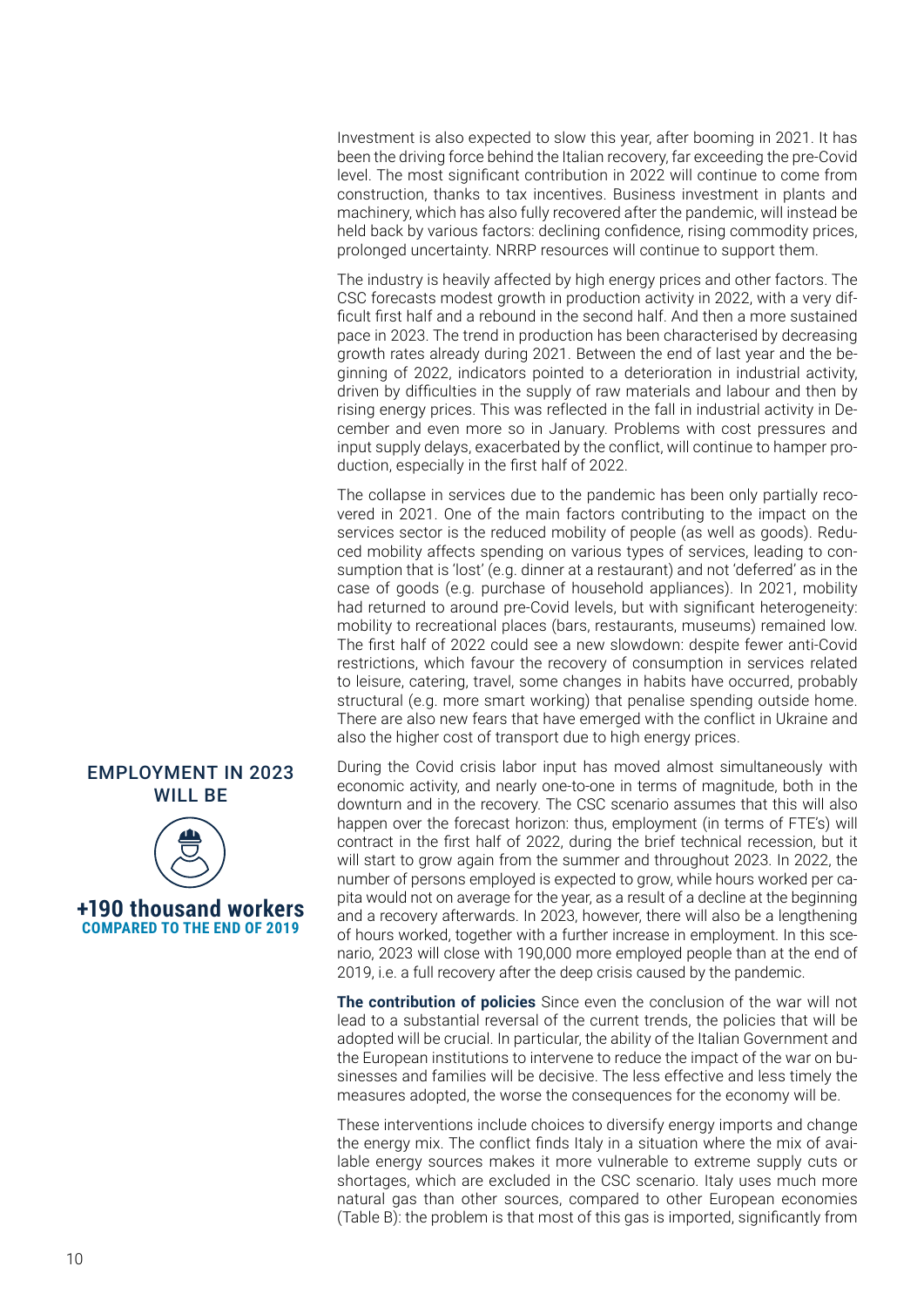Russia. This dependence on foreign (Russian) gas suggests that energy policy in Italy, and in Europe, can and must follow different paths, each of which can make an important contribution. In the short to medium term, it is important to increase domestic gas extraction and diversify gas imports more, reducing Russia's share and possibly temporarily resuming coal-fired power generation. In the long term, it is necessary to increase energy independence; on the one hand, by increasing the share of energy produced from renewable sources and also bio-energy and reconsidering nuclear power, which is already a source of imported electricity; on the other hand, by continuing on the path of greater energy efficiency.



|          |           |            | <b>Fossil sources</b>                          |                                                                  |                    | <b>Other sources</b> |                   |
|----------|-----------|------------|------------------------------------------------|------------------------------------------------------------------|--------------------|----------------------|-------------------|
|          |           |            | $\left(\overline{\mathbf{w}}\right)$ Crude Oil | $\left(\stackrel{\bullet}{\bm{\mathscr{L}}} \right)$ Natural gas | $\circledast$ Coal | $\circledR$ Nuclear  | (♠)<br>Renewables |
| Advanced | €         | <b>USA</b> | 37                                             | 34                                                               | 10                 | $\,8\,$              | 10                |
|          |           | Japan      | 38                                             | 22                                                               | 27                 | $\sqrt{2}$           | 11                |
|          | ╬         | UK         | 35                                             | 38                                                               | 3                  | $6\,$                | 18                |
|          |           | Germany    | 35                                             | 26                                                               | 15                 | $\sqrt{5}$           | 20                |
|          |           | France     | 31                                             | 17                                                               | $\overline{2}$     | 36                   | 14                |
|          |           | Italy      | 36                                             | 42                                                               | $\sqrt{4}$         | $\boldsymbol{0}$     | 19                |
|          |           | Spain      | 44                                             | 23                                                               | $\mathbf{1}$       | 10                   | 20                |
| Emerging |           | Russia     | 23                                             | 52                                                               | 12                 | $\overline{7}$       | $\overline{7}$    |
|          |           | China      | $20\,$                                         | $\,8\,$                                                          | 57                 | $\sqrt{2}$           | 13                |
|          | $\bullet$ | India      | 28                                             | $\overline{7}$                                                   | 55                 | $\mathbf{1}$         | $\mathsf 9$       |
|          |           | World      | 31                                             | 25                                                               | 27                 | $\overline{4}$       | 13                |

**Table B - Primary energy: consumption by source** *(% shares, 2020 data)*

*Sources:* Centro Studi Confindustria elaborations on BP data.

With regard to monetary policies, in the CSC scenario, unlike the Fed, the ECB, given the weakness of the Eurozone economy, which is most affected by the conflict, will be very cautious, both on bond purchases and on official rates. It will keep the latter at zero until the end of 2022. Only in 2023, the first rise in rates is expected, and this will help, at least this year, countries with high debts, such as Italy.

**Risks of the scenario almost all to the downside** The biggest risk, compared to the baseline scenario outlined so far, relates to the main assumption: the limited duration of the conflict and its main effects. The CSC has estimated the possible further negative impact on Italy's GDP in an 'adverse' scenario, in which the conflict would continue throughout 2022 or, at least, gas and oil prices would remain at the average levels recorded in the first month of the war, until the end of the year. In this scenario, GDP dynamics would be 0.3% lower in 2022 and 0.6% lower in 2023.

A more 'severe' scenario has also been studied, in which the conflict and its effects continue until the end of 2023. The difference with the previous one

#### ITALY'S GDP VARIATION IN THE ADVERSE SCENARIO WILL LOWER: